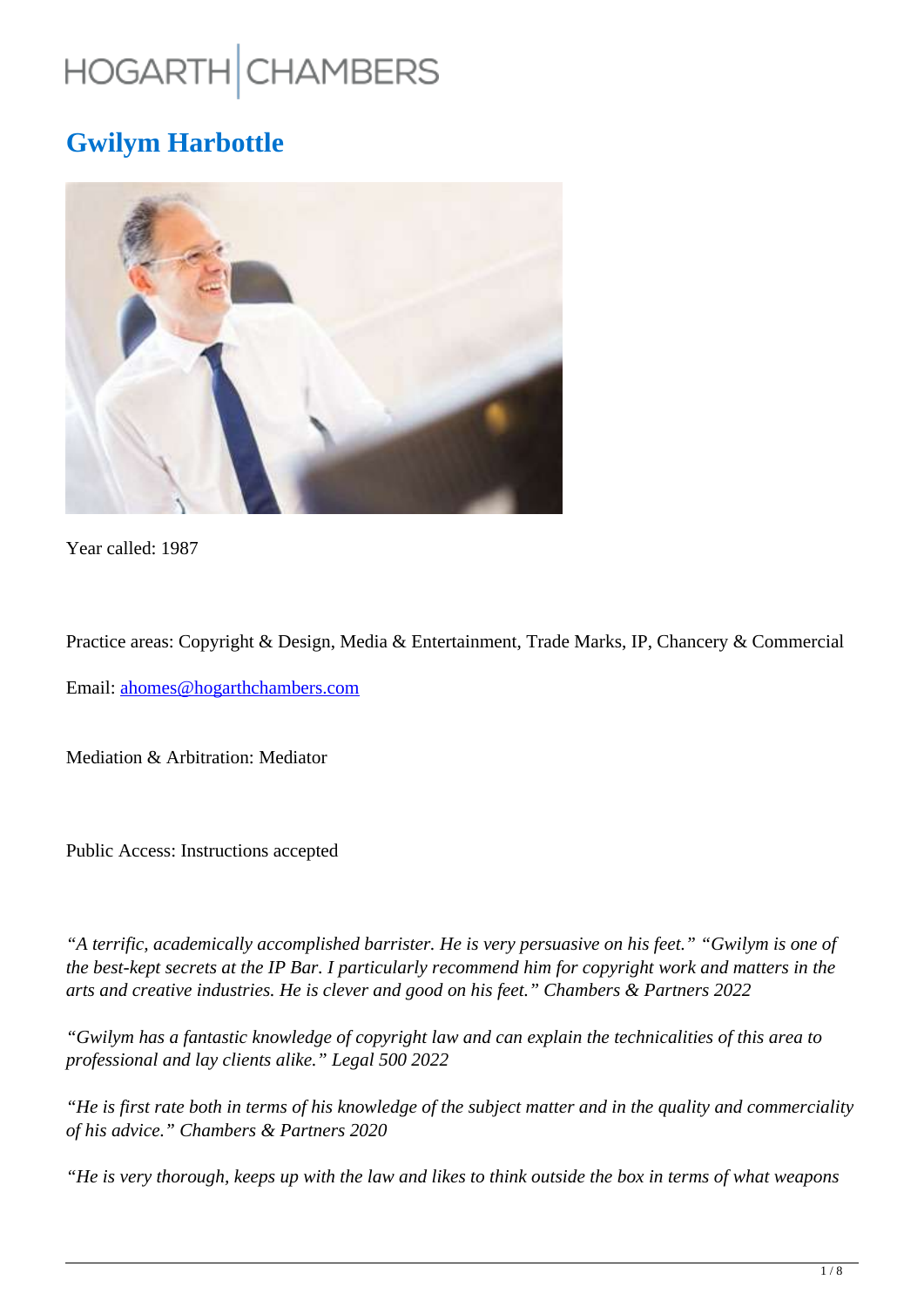*you can use to fight various issues" ? Chambers & Partners 2018*

*"He is intelligent, available and very down-to-earth. He provides high-quality work and is very professional." Chambers & Partners 2017*

# **Profile**

Most of Gwilym Harbottle's practice is in IP and Media and Entertainment. His IP practice covers copyright and related rights (a particular expertise), trade marks and passing off, designs and data protection (including the GDPR). He draws on both his IP and his Chancery/Commercial expertise when acting in Media and Entertainment disputes.

He has advised and represented many of the leading copyright collecting societies and major brand owners. Recent interesting cases have concerned streamripping, cyberlockers, NFTs and online review sites.

He has extensive experience in High Court and IPEC litigation but has also been instructed in the Copyright Tribunal, as an expert witness on UK copyright law and by trade bodies to advise on proposed and new legislative developments.

He continues to have a significant caseload in the Chancery/Commercial field, with a particular interest in real property law.

He is an editor of Copinger on Copyright (18th edn, 2021) and of the Copyright and designs sections of Clerk & Lindsell on Torts  $(23<sup>rd</sup>$  edn, 2020).

# **Directory & Testimonial Quotes**

#### **Chambers & Partners 2022**

**Intellectual Property:** "A terrific, academically accomplished barrister. He is very persuasive on his feet." "Gwilym is one of the best-kept secrets at the IP Bar. I particularly recommend him for copyright work and matters in the arts and creative industries. He is clever and good on his feet."

#### **Chambers & Partners 2020**

**Intellectual Property:** *"He is first-rate in his subject matter knowledge and the quality and commerciality of his advice." "He gives confidence that no little wrinkles will be overlooked."* **Media & Entertainment:** *"He is very client-friendly and always impresses with his attention to detail." "He has a huge brain and really considers all of the points in a case."*

#### **Chambers & Partners 2019**

**Intellectual Property:** *"He gets on top of complex matters quickly, even if they involve specialist sectors. He is a team player and I always feel that he is working with me and my client. I appreciate his candour."*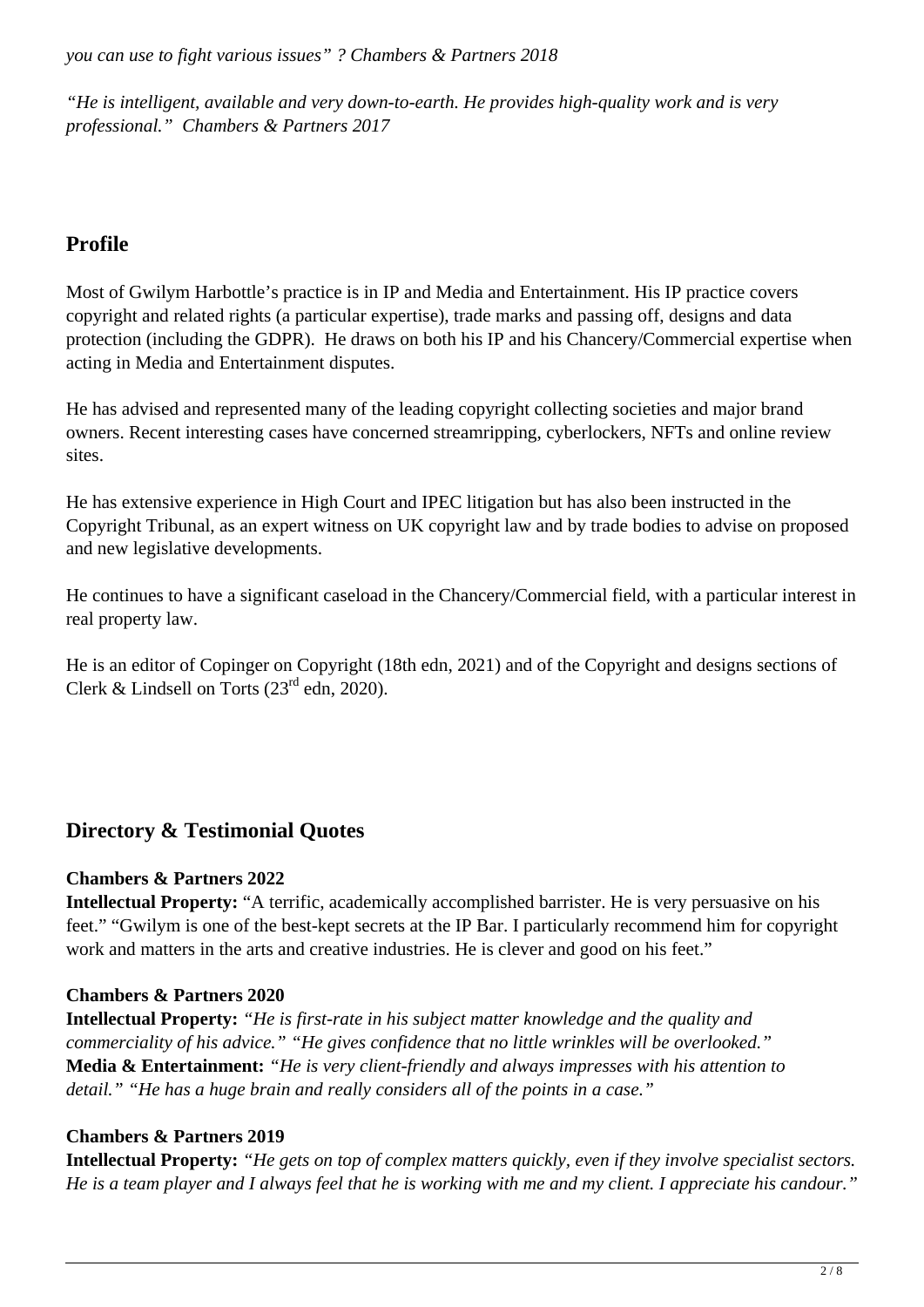**Media & Entertainment:** *"He is extremely thorough and has great attention to detail. He is prompt in turning around work, is very approachable, easy to deal with and a confident advocate."*

#### **Chambers & Partners 2018**

**Intellectual Property:** *? "He is very thorough, keeps up with the law and likes to think outside the box in terms of what weapons you can use to fight various issues"*

**Media & Entertainment:** *?"He's excellent in court with a keen eye for detail." "His grasp of the technicalities of copyright law, particularly when it comes ot music publishing, is impressive."*

#### **Chambers & Partners 2017**

**Intellectual Property:** *"He is intelligent, available and very down-to-earth. He provides high-quality work and is very professional."*

**Media & Entertainment:** *"He is razor-sharp, with an impressive grasp of substantive and highly complex detail."*

**Chambers & Partners 2016** *"One of the Bar's most eminent authorities on copyright law …" "He is very experienced in the field of copyright across the board and provides clear and concise advice".* **Intellectual Property:** *"He is very experienced in the field of copyright across the board and provides clear and concise advice". "An elegant draftsman of pleadings and other documents".* **Media & Entertainment:** *"He is very knowledgeable, very dependable and a very effective advocate." "He really knows his stuff". "He gives you exactly what you need in a client-focused manner".*

#### ?**Chambers & Partners 2014**

**Intellectual Property:** *"Praised by commentators for his prowess in copyright cases, he undertakes other types of soft IP in addition. He's an experienced practitioner with 25 years in the field." "He has a complete command of copyright law and is a go-to person for anything on copyright."*

**Media & Entertainment:** *"A seasoned hand at record company contract disputes, who is much sought after by the major collecting agencies for contentious copyright disputes." He is valued for his "very calm and sensible" approach. "He is very experienced in the field of copyright and provides clear and concise advice."*

#### **Chambers & Partners 2013**

**Intellectual Property:** "*has an "immense reputation for copyright work," with one source saying: "What he doesn't know about copyright isn't worth knowing." He is also called upon frequently for instructions concerning design rights and trade marks."*

**Media and Entertainment:** *"offers valuable input into high-level copyright and collecting society disputes, …. His key strengths include being "extremely bright" and "very good at nailing down complicated academic copyright points."*

#### **Chambers & Partners 2012**

**Media & Entertainment:** *"Terribly clever and always takes an intellectual approach to his work." He regularly advises and acts for PRS, and was recently involved in a copyright claim by artist Roger Dean, who is best known for designing record covers for prog rock legends like Yes, Asia and Uriah Heep."*

#### **Legal 500 2022**

*Intellectual Property: "Gwilym has a fantastic knowledge of copyright law and can explain the technicalities of this area to professional and lay clients alike."*

*Media & Entertainment: "Gwilym has a fantastic knowledge of copyright law and is able to explain the technicalities of this area to professional and lay clients alike."*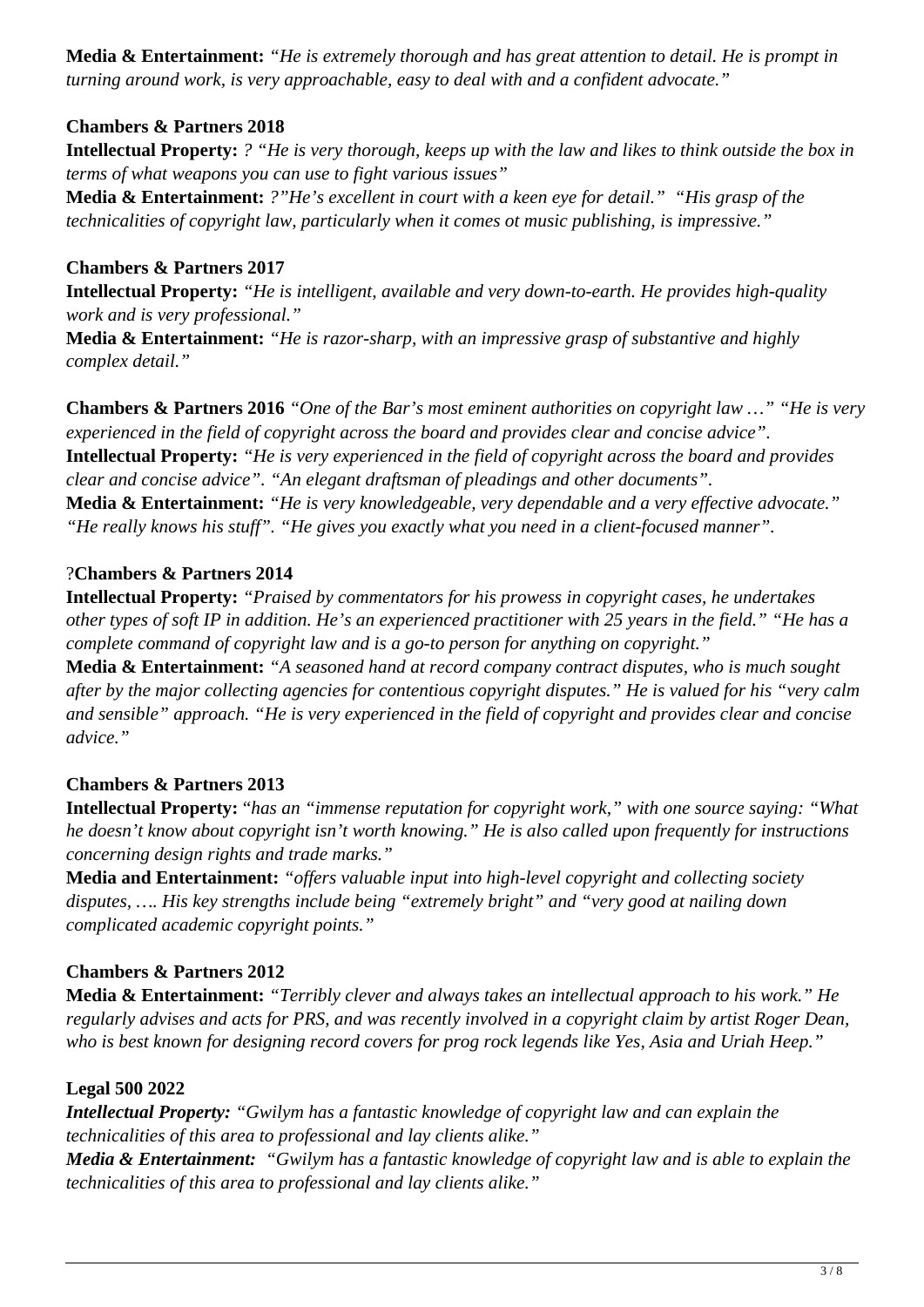**Legal 500 2021 Intellectual Property:** *"A well-respected barrister practicing in this specialist area"* **Media & Entertainment:** *"Bright as a button and methodical, a very capable junior"*

**Legal 500 2020 Intellectual Property:** *"He is as bright as a button, methodical and has an eye for detail."* **Media & Entertainment: "***He is an intelligent, hardworking and commercial barrister."*

**Legal 500 2019 Intellectual Property:** *"He is intelligent, approachable and commercial."* **Media & Entertainment:** "*He is client friendly and clever (without being flashy)."*

?**Legal 500 2017 Intellectual Property:** *?"A hardworking, intelligent and approachable advocate." ?***Media & Entertainment:** ?*"He is not only extremely knowledgeable on copyright matters but very good in court."*

**Legal 500 2016 Intellectual Property:** *"He has a good eye for detail and makes clear submissions."* **Media & Entertainment:** *"Hardworking, intelligent, approachable and reliable."*

**Legal 500 2015 Intellectual Property:** *"Very knowledgeable on complex IP issues."* **Media and Entertainment:** *"A great communicator who is also practical and efficient."*

**Legal 500 2013 Media and Entertainment:** *"user-friendly and thorough."*

**Legal 500 2012 Intellectual Property:** *"highly regarded … 'very good on matters where there is a criminal element'"* **Media and Entertainment:** *"The 'thorough, user-friendly' Gwilym Harbottle and Amanda Michaels handle trade mark and copyright matters."*

**World Trade Mark Review 2017** *"Exceptionally smart, while also commercial and practical."*

Gwilym is regarded in **Who's Who Legal**: Trademarks 2015 for sports and entertainment.

### **Career**

Gwilym Harbottle read Modern History at Oxford before studying Law at City University, London. He was called to the Bar in 1987.

#### **Talks**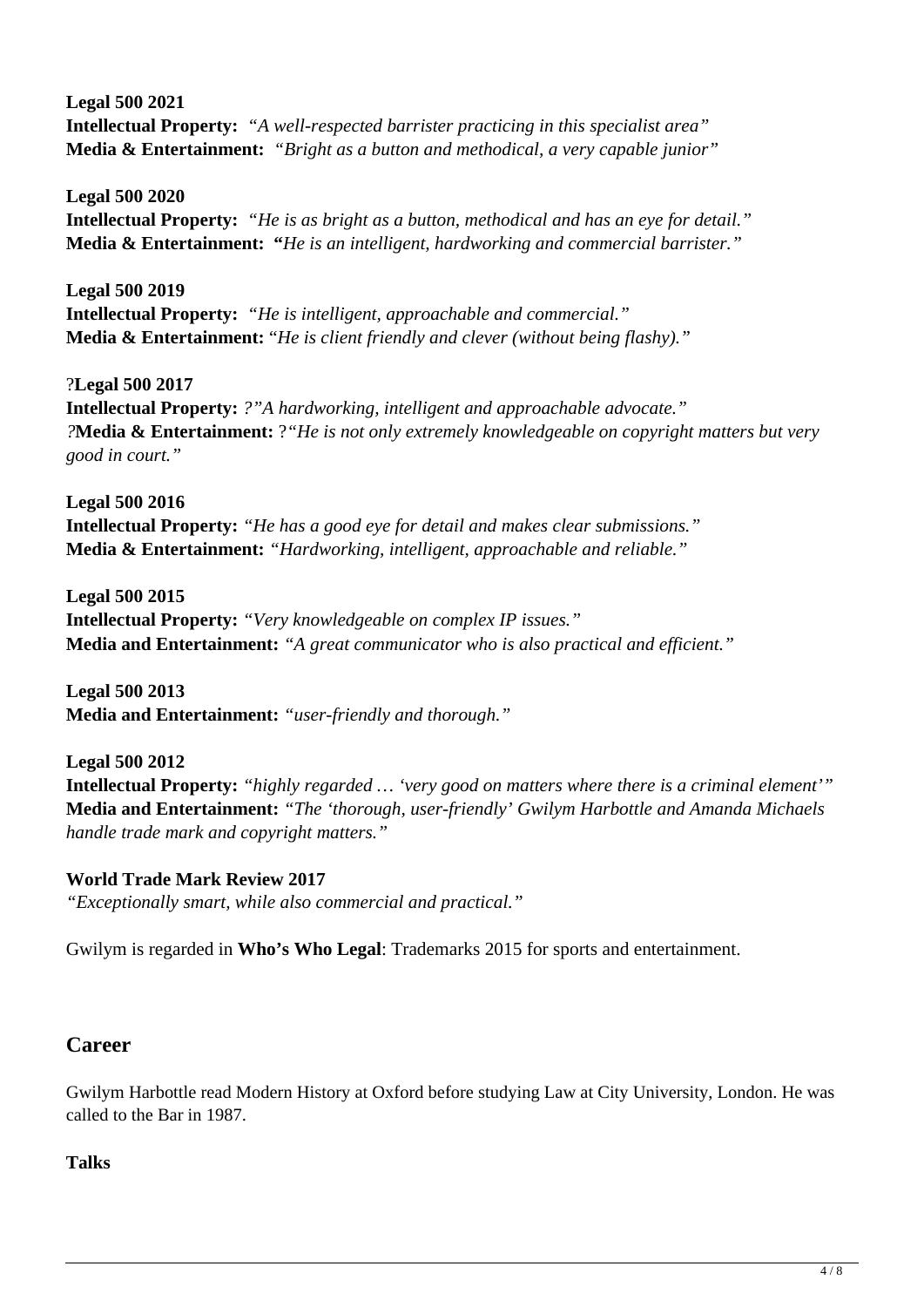Gwilym has recently spoken on a variety of IP issues including:

- IP online and the position of ISPs (WIPO online workshops in South Korea and Kazakhstan, 2012 and 2022)
- Anton Piller orders, Mareva injunctions and Norwich Pharmacal orders in copyright cases (ALAI Congress, Montreal, 2018)
- ?GS Media, Filmspeler and The Pirate Bay (BLACA May 2018)
- Copyright Law and Remedies (WIPO Building Respect for Intellectual Property programme, Kigali January 2017 and Baku December 2017)
- Copyright exceptions including quotation, parody and temporary copying
- Orphan works
- European jurisdiction in copyright cases
- Hyperlinking and copyright infringement
- Blocking injunctions

#### **Cases**

#### **IP and Media/Entertainment**

**Young Turks v BT [2021] EWHC 410(Ch)**. The first blocking order decision relating to streamripping sites.

**Capitol Records v BT [2021] EWHC 409 (Ch).** The first blocking order decision relating to "cyberlocker" sites.

**Response Clothing Ltd v Edinburgh Woollen Mill Ltd [2020] EWHC 148 (IPEC).** Copyright in a fabric design. The first UK case to consider the impact of recent EU case law on what is a "copyright work".

**Asia Standard Management Services Ltd v Standard International Management LLC [2020] EWHC 28 (Ch).** Trade mark appeal to the High Court on extent to which Hearing Officers need to consider goods and services individually in likelihood of confusion cases.

**Phonographic Performance Ltd v Ellis (t/a Bla Bla Bar) [2018] EWCA Civ 2812.** Important decision on availability of additional damages in committal applications where the breach is also a copyright infringement.

**Bayerische Motoren Werke Aktiengesellschaft v Kellmatt Ltd [2018] EWHC 2090 (IPEC)**: liability of printer for manufacture and sale and use by counterfeiter of trade marked labels

**Bayerische Motoren Werke AG v Premier Alloy Wheels (UK) Ltd [2018] EWHC 1713 (Ch)**: Anton Piller and related orders against seller of allegedly counterfeit alloy wheels

**BMW v Technosport London Ltd ?[2017] EWCA Civ 779; [2017] E.T.M.R. 32; [2017] F.S.R. 35:** represented successful claimant in claim for trade mark infringement by use by a garage operator of BMW name and logos.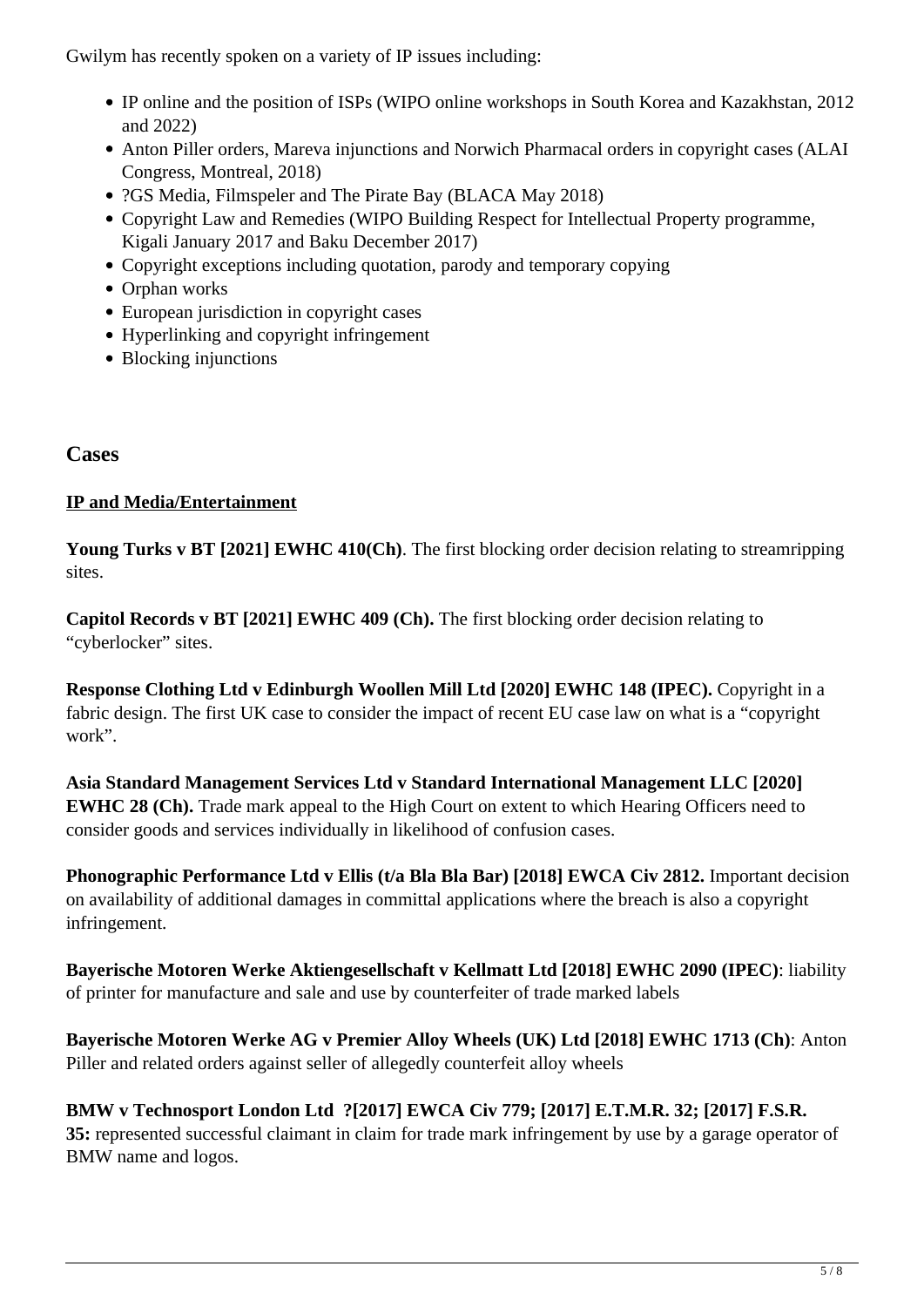**Oran Pre-Cast v Oranmore Precast Ltd [2016] EWHC 1846 (IPEC):** a trade mark and passing off case. This case also involved breach of contractual issues as to whether the claim had been compromised.

**Phonographic Performance Ltd v Nightclub (London) Ltd [2016] EWHC 892 (Ch):** committal for breach of injunction restraining public playing of sound recordings.

**Hook v Sumner [2015] EWHC 3820 (Ch); [2016] BCC 220:** represented Peter Hook in successful application for permission to bring derivative action arising from a dispute between the members of the band New Order.

**Motivate Publishing FZ LLC v Hello Ltd [2015] EWHC 1554 (Ch):** trade mark licensing and estoppel.

**Band Therapy Ltd v Heavy Truth Music Publishing Ltd [2014] EWHC 3811 (IPEC); [2015] EWHC 1253 (IPEC):** dispute about ownership of rights in compositions.

**AFD Software Limited v. DCML Limited [2016] EWCA Civ 425:** a copyright matter concerning "click wrap" licensing.

**BMW v Coley [2014] EWHC 3053 (IPEC):** declaration that certain activities infringed trade mark injunction.

**Phonographic Performance Ltd v Raine [2014] EWHC 1398(Ch):** stay of infringement proceedings pending reference to Copyright Tribunal.

**Henderson v All Around the World Records Ltd [2013] EWPCC 7; [2013] EWPCC 19**: rights in performances and costs in the Patents County Court.

**Orion Publishing Group Ltd v Novel Entertainment Ltd [2012] EWHC 1951 (Ch)**: audit clauses in publishing agreements.

**R v Woolworths [2007] F.S.R. 19**: successful defence of retailer against trade mark prosecution.

**PPL v Reader [2005] F.S.R. 42:** availability and quantum of damages for infringement of sound recording copyright which was also a contempt of court.

**Bamgboye v Reid [2004] EMLR 61:** successful claim for copyright and performer's rights in rap composition and recording.

**Guild v Eskandar Ltd [2001] F.S.R. 38 (Rimer J); [2003] F.S.R. 3 (CA)**: defence of claim for infringement copyright and design right in designer clothing field (succeeded on appeal).

**Thames & Hudson Ltd v Design and Artists Copyright Society Ltd [1995] F.S.R. 15**: relationship between criminal and civil remedies for copyright infringement.

**Chancery/Commercial**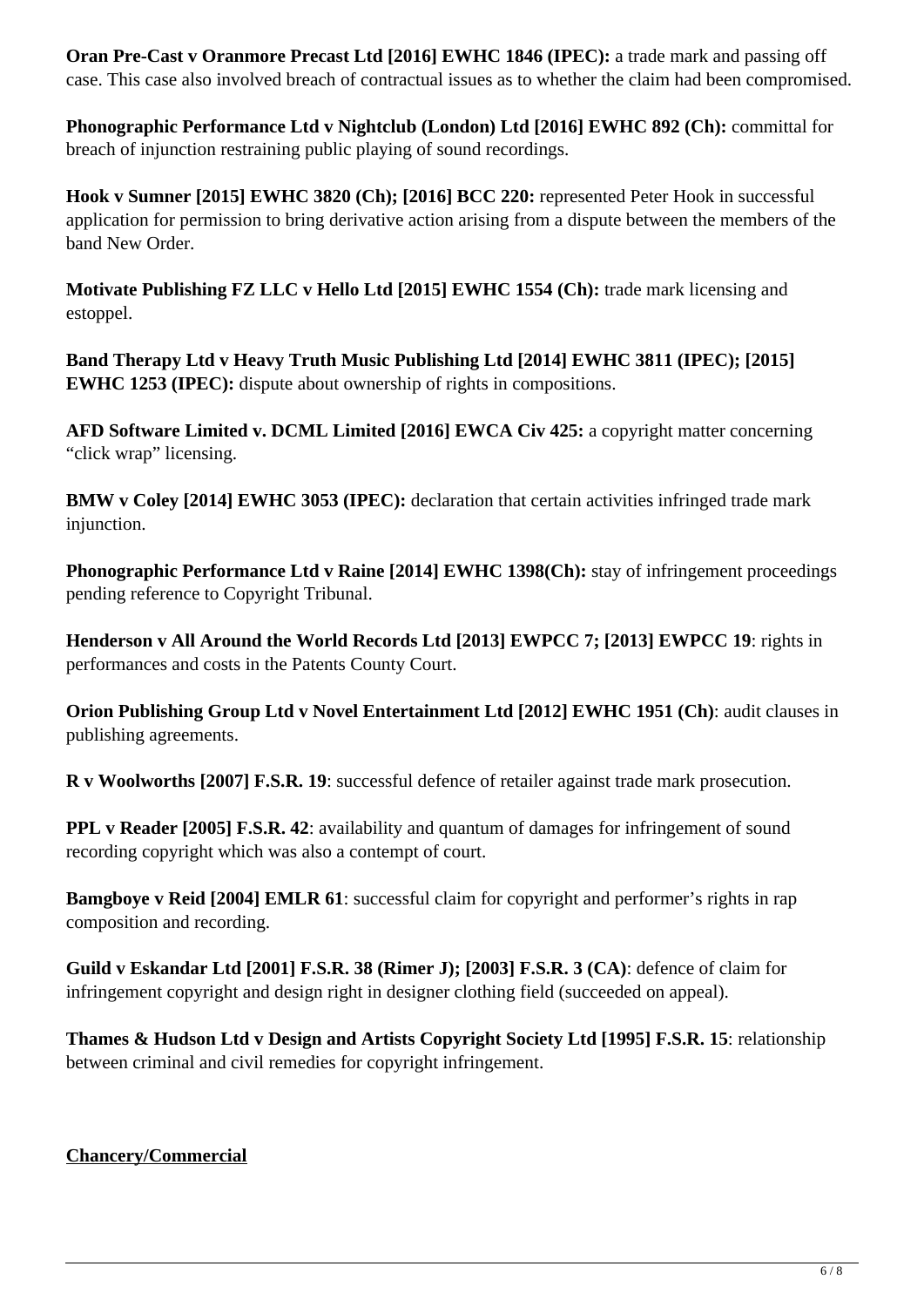**Bone v North Essex Partnership NHS Trust [2016] EWCA Civ 45; [2016] IRLR 295:** trade union rights in the workplace.

**Mukerjee v Sen [2012] EWCA Civ 1895**: partnership accounts without a dissolution.

**National Westminster Bank plc v Kapoor [2012] 1 All ER 1201**: equitable assignments and IVAs.

**Hanchett Stamford v Attorney General [2009] Ch. 173** (unincorporated associations).

**Musawi v RE International (UK) Ltd [2008] 1 Lloyd's Rep. 326** (arbitration).

**Secretary of State for the Environment, Transport and the Regions v Baylis (Gloucester) Ltd (2000) 32 E.G. 92**: highways and standard conditions of sale.

# **Membership**

Chancery Bar Association

IP Bar Association

British Literary and Artistic Copyright Association

# **Qualifications and Regulations**

#### **Qualifications**

Gwilym Harbottle read Modern History at Oxford before studying Law at City University, London. He was called to the Bar in 1987. He is an accredited mediator through ADR Chambers.

#### **Regulation**

Gwilym is a self-employed, independent barrister whose practice is governed by the Code of Conduct of the Bar of England and Wales. He is registered with the Bar Standards Board of England and Wales (Bar Ref: 22468)

He has professional indemnity insurance provided by the Bar Mutual Indemnity Fund (BMIF Ref: 2190/020). Please refer to the BMIF website for full details of the world-wide cover provided, and the BMIF's contact details.